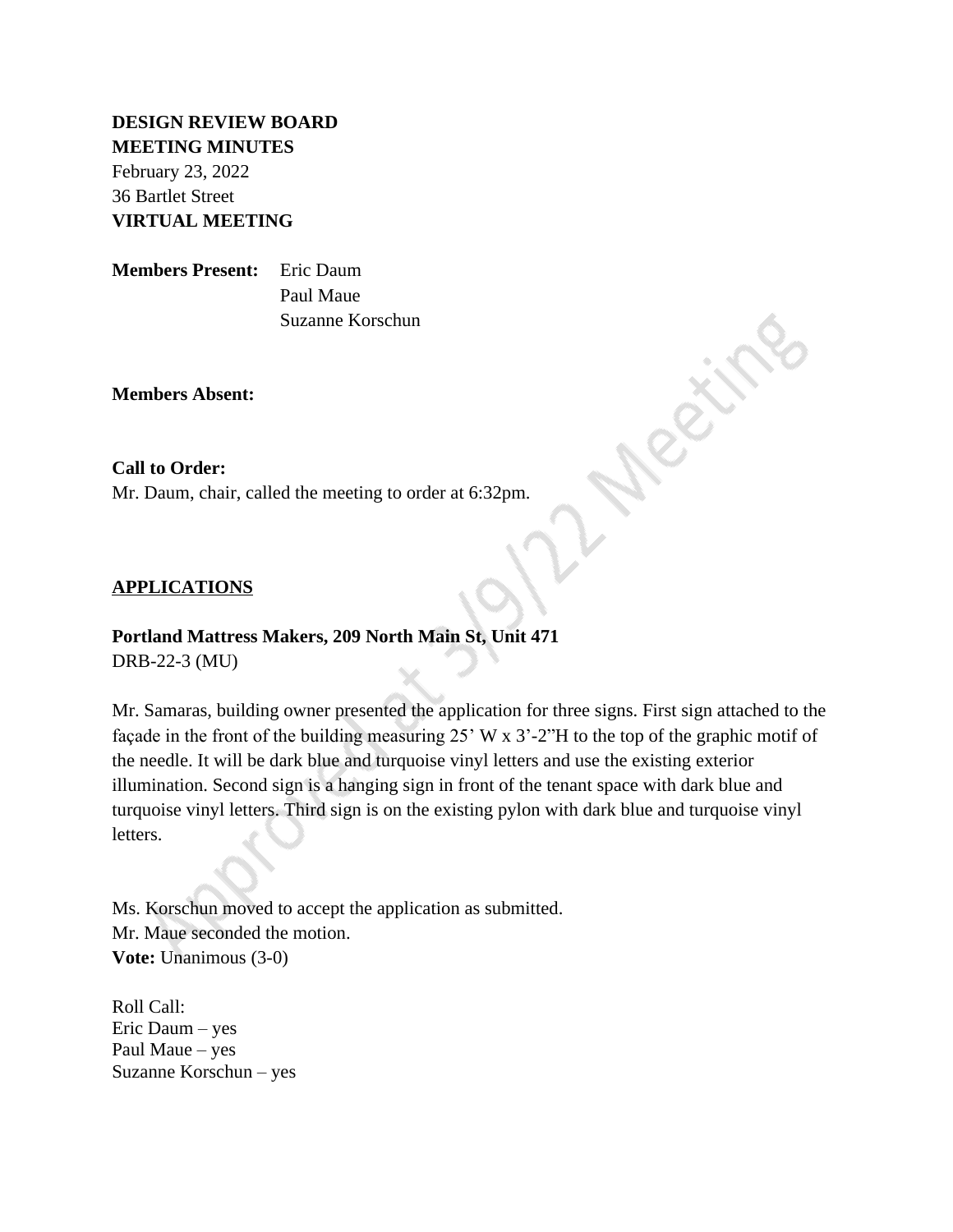## **DISCUSSION**

## **Town Yard**

Ms. Korschun updated the board that there will be a procedural meeting next week regarding the negotiation.

### **Way Finding Map**

Ms. Korschun went to the meeting for the Way Finding Map at Old Town Yard. It was a mockup to get the opinions of the public. She said the creators are going to continue to tweak parts of the map.

### **Q&A with potential new members**

The Design Review Board reviewed the procedures of the meeting with the potential new candidates and opened it up to them for questioning.

#### **Minutes**

Meeting December 8, 2021 Mr. Maue motioned to accept the minutes with changes discussed. Ms. Korschun seconded the motion. Vote: Unanimous (3-0)

Roll Call: Eric Daum – yes Paul Maue – yes Suzanne Korschun – yes

# Meeting January 12, 2022

Mr. Maue motioned to accept the minutes with changes discussed. Ms. Korschun seconded the motion. Vote: Unanimous (3-0)

Roll Call: Eric Daum – yes Paul Maue – yes Suzanne Korschun - yes